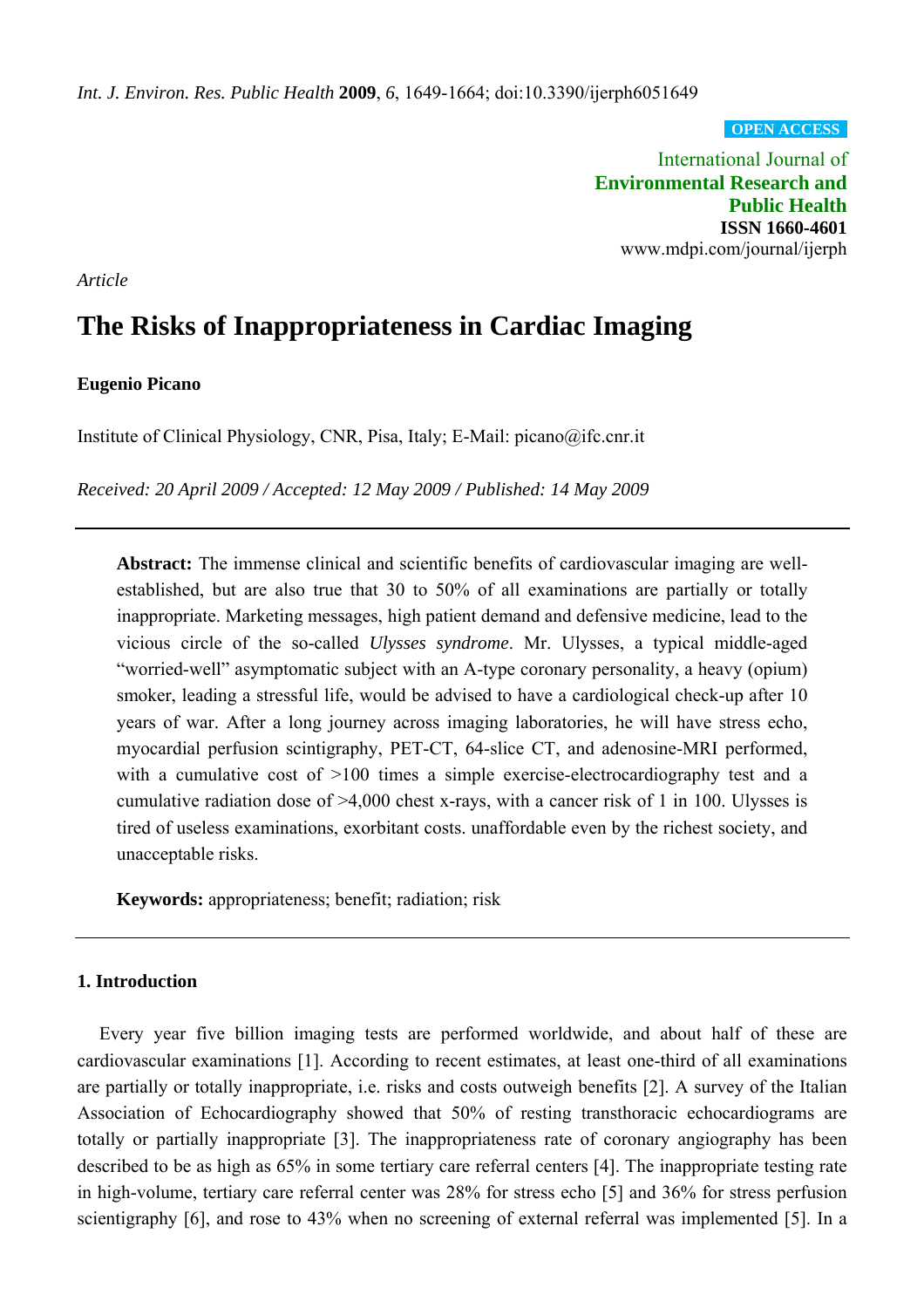Finnish CT study, up to 77% of CT examinations of the lumbar spine were not justified [7]. The number of appropriate cardiac CT examinations is still today around 20%, and was around 30% a few years ago [8]. Following the definition of the American College of Cardiology Foundation, an appropriate imaging study is one in which the expected incremental information, combined with clinical judgement, exceeds any expected negative consequences by a sufficiently wide margin for a specific indication that the procedure is generally considered acceptable care and a reasonable approach for the indication [9] (Figure 1). Negative consequences include the risks of the procedure itself (i.e., radiation or contrast exposure) and the downstream impact of poor performance such as delay in diagnosis (false negatives) or inappropriate diagnosis (false positives). This implies potential harm for patients undergoing imaging (who take the risks of an imaging study without a commensurate benefit), excessive delay in the waiting lists for other patients needing the examination and an exorbitant cost for society, with no improvement and possibly with a reduction in care quality [9].

**Figure 1.** The balance between risks (red triangle) and benefits (green circles) determining the appropriateness score of testing. The three corners of the red triangle represent acute, subacute, and long-term (radiation) risks. Acute risks occur within seconds and minutes (for instance, death or myocardial infarction during stress or cath); sub-acute risks within days or weeks (for instance, contrast-induced nephropathy); and long-term risks (due to cumulative exposure to ionizing radiation) after years or decades.



# Risk vs Benefit: The code of appropriateness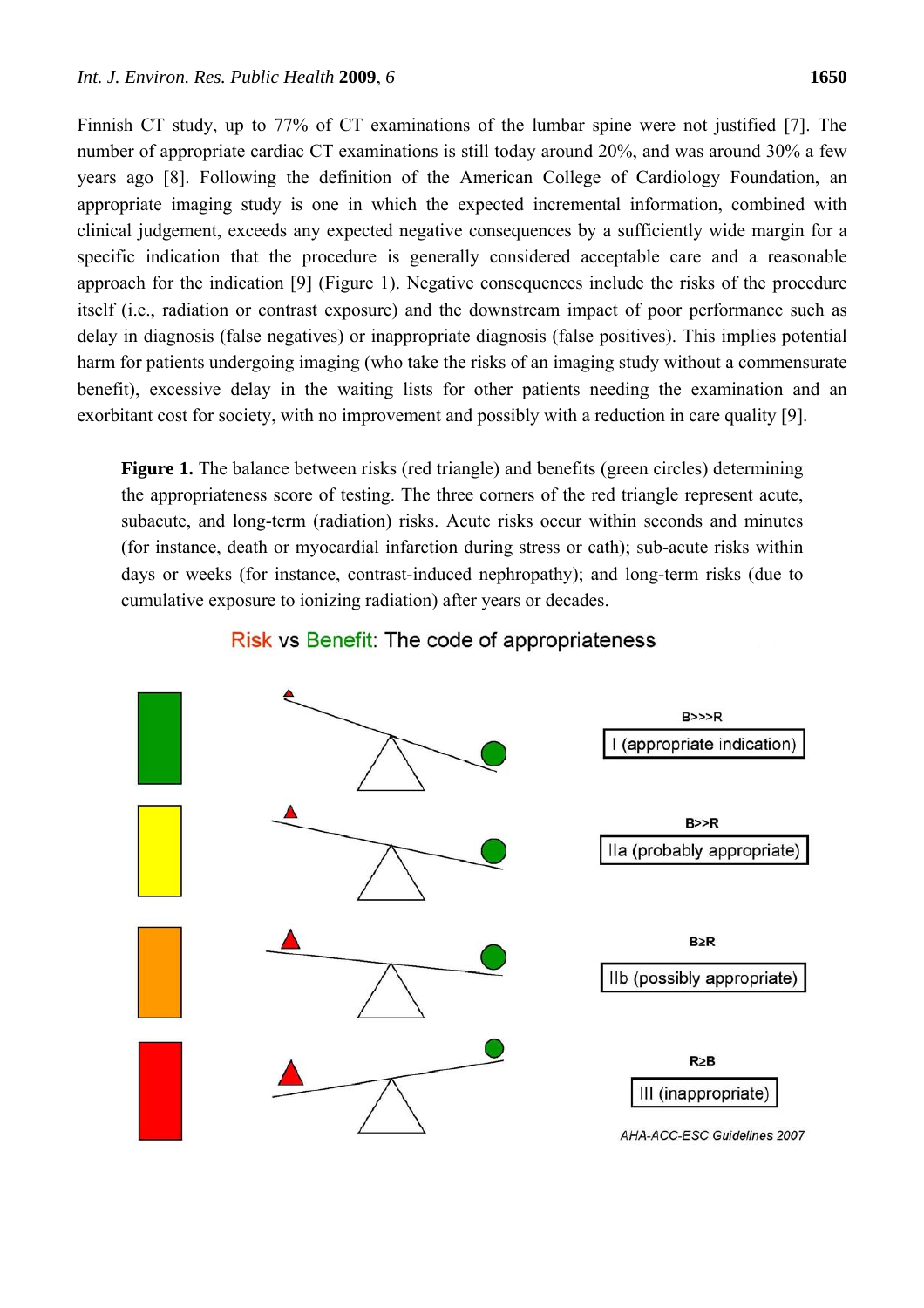As recently pointed out by Redberg, health care costs in the United States now exceed two trillion dollars, representing 16% of the country's gross domestic product by 2016, and, in the words of Greenspan, are on "an unsustainable trajectory" [10]. Since 1993 cardiac imaging in individuals covered by Medicare has increased at an annual rate of 6.1%. Diagnostic imaging has increased more rapidly than any other component of medical care [4]. The volume of cardiovascular services increased 5.5% per capita between 2004 and 2005 in the United States, driven largely by the growth of cardiac imaging services [10]. Although the diagnostic and prognostic information provided by these tests is not without a cost, some studies have shown that the use of non-invasive imaging in appropriately selected patients translates into savings because of more appropriate selection of even more expensive procedures [11,12]. However, these studies involved patients who were appropriately selected for testing; and the trade-off between costs and benefits will not be the same when studies are performed less appropriately [13]. In order to limit the detrimental consequences of the pandemic of inappropriateness and diagnostic obesity, the U.K. College of Radiology in 1999 [14], the European Commission in 2001 [15], and more recently the American College of Cardiology [9] have prepared guidelines on appropriateness of general or specialized imaging testing, including stress perfusion scintigraphy [16] and stress echocardiography [17]. The ultimate goal of these documents is to define the appropriate test for the appropriate indication in the appropriate patient: a difficult, elusive and moving target which is however one of the new features, and not the least important, of good quality medical care [9,15].

#### **2. The Ulysses Syndrome in the Cardiac Imaging Lab**

The Ulysses syndrome was first described in 1972 by Canadian physician Dr. Mercer Rang, who applied it to the ill effects of extensive diagnostic investigations conducted because of a false-positive or indeterminate result in the course of a routine laboratory screening [18]. Ulysses left Troy in full physical and psychological health. Equipped with a safe ship and a competent crew, he was sure he would return home quickly; instead it turned out that he lost all his crew, his ship and he was able to make it home only after a journey full of hardships. Today, the most frequent diagnostic investigation is a cardiac imaging test. Mr. Ulysses, a typical middle-aged "worried-well" asymptomatic subject with an A-type coronary personality, a heavy (opium) smoker, leading a stressful life, would be advised to have a cardiological check-up after 10 years of war (Figure 2). In an asymptomatic patient, routine screening even with a simple exercise testing is not indicated (class III). The indication is IIB (weak supportive evidence) for asymptomatic men older than 45 years with multiple risk factors and/or who are involved in occupations in which impairment might impact public safety, according to 2003 recommendations of the American College of Cardiology/American Heart Association [19]. The family physician directly refers the patient to the cardiologist (step 2) who suggests a transthoracic echocardiogram (step 3), which is perfectly normal, but with poor visualization of segment 17, the true apex. The patient is again sent to the echo lab to repeat the transthoracic echo with echo-contrast injection (step 4): the apex is perfectly visualized and looks normal. However, just to be on the safe side, the cardiologist suggests a multislice computed tomography (step 5). Ulysses accepts enthusiastically since he recently read the front page and cover story of Time Magazine (September 5, 2005) explaining that in this way you can detect asymptomatic life-threatening coronary artery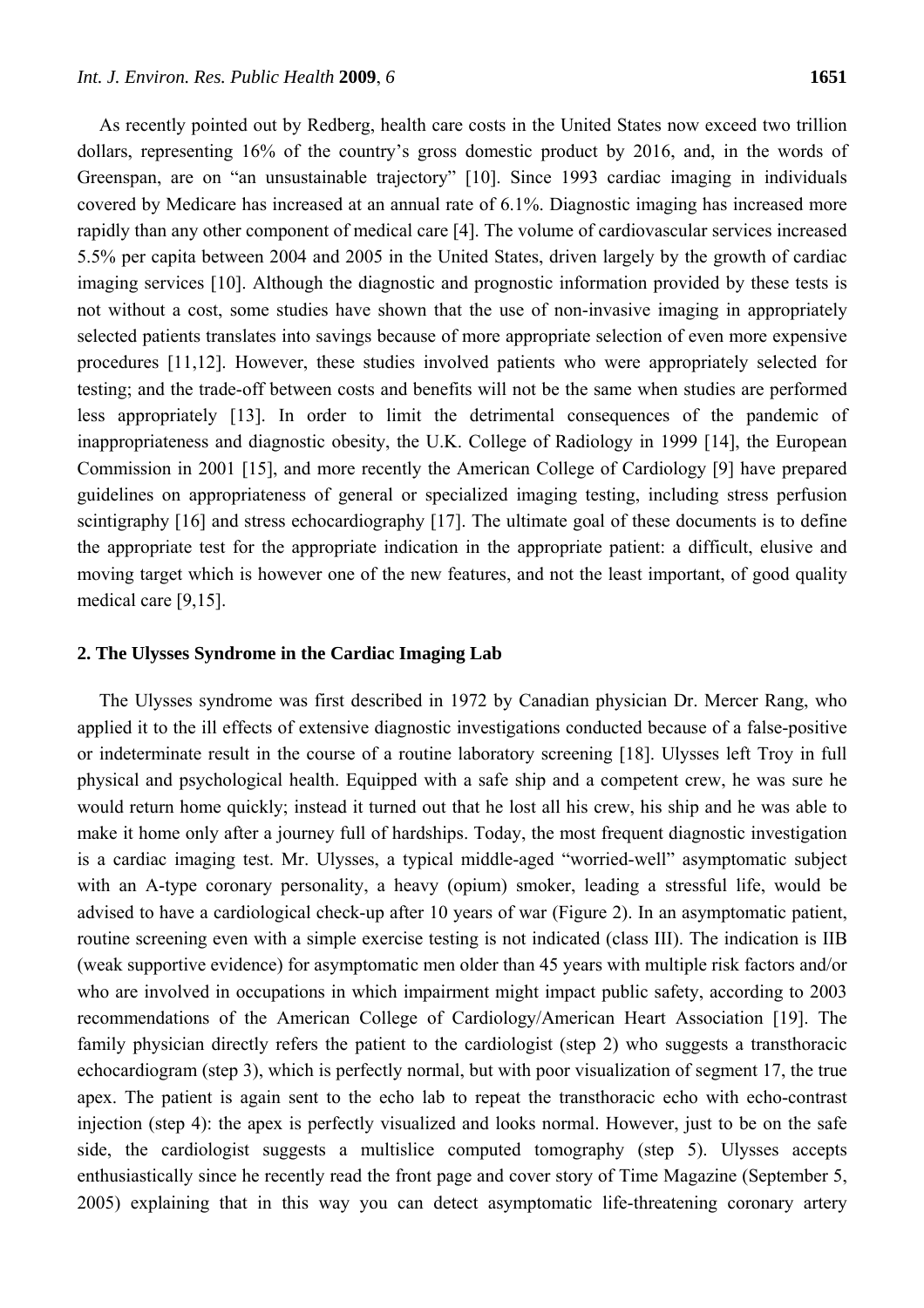stenosis. The scan shows only minor luminal irregularities of very uncertain pathological meaning. At this point, thallium stress perfusion scintigraphy (step 6) is performed. A very mild, questionable hypoperfusion of the infero-basal wall is documented. The stress echo (step 7) is performed and a very mild apical hypokinesis is observed at peak exercise in presence of marked systolic blood pressure rise. At this point the cardiologist asks for further examinations and Mr. Ulysses is becoming increasingly anxious. One after another, Ulysses undergoes a PET-adenosine stress (step 8: marginally positive at basal lateral wall) and MRI adenosine with gadolinium contrast (step 9: marginally positive on the basal inferior septum). The patient is eventually referred to coronary angiography (step 10); the island of Ithaca is crowded with non-significant coronary stenoses, unrelated to perfusion defects or wall motion abnormalities, which may, however, trigger the oculo-stenotic reflex [10] leading to the vicious circle of angioplasty (obviously with drug-eluting stent), imaging test for the diagnosis of silent re-stenosis, presence of perfusion or wall motion defects, re-angiography, and so on and so forth.

**Figure 2.** Ulysses' voyage as a metaphor for the diagnostic pathway of the patient with suspected coronary artery disease. At the end of the first round of this odyssey, the cumulative cost is more than 100 times a simple exercise-electrocardiography. The cumulative radiation dose is that of more than 4,000 chest x-rays. The cumulative damage (including acute, subacute, and long-term risks) will cause a serious health detriment (including infarction, renal insufficiency, or cancer) in about 5-10% of patients.



# Ulvsses's syndrome

- Total cost: >20,000 €
- · Total radio load: 4,000 CXR
- . Total serious complication load: 5% (contrast + gadolinium+stress+cath+radiation-induced cancer)

None of these examinations are free, and each implies a financial and a safety cost. For a resting cardiac imaging test, taking the average cost (not charges) of an echocardiogram as equal to 1 (as a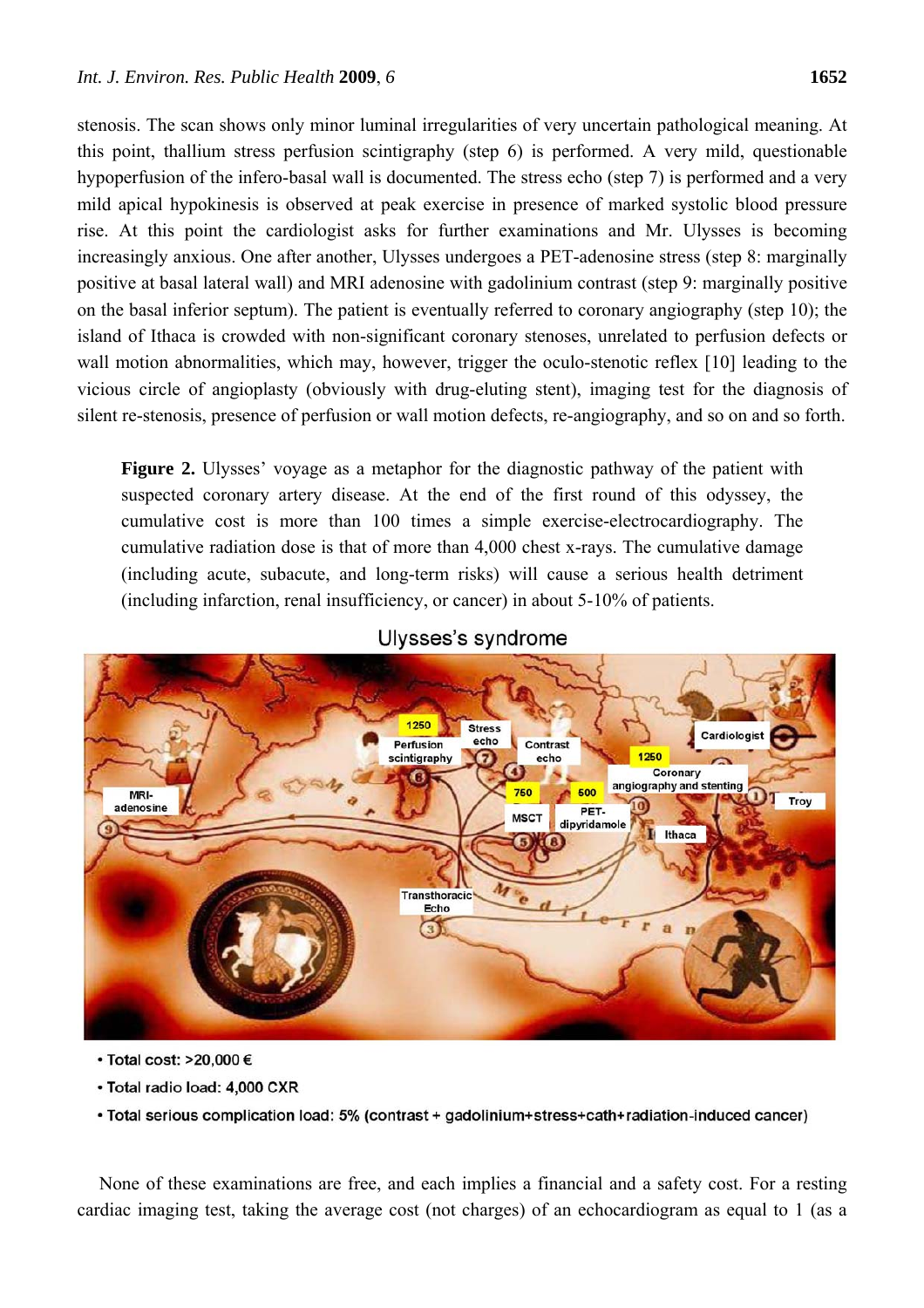cost comparator), the cost of a CT is 3.1x, of a SPECT 3.2x, of a cardiovascular magnetic resonance imaging 5.51x, of a PET scan 14.03x and of a right and left heart catheterization 19.95x [20]. For stress cardiac imaging, compared with the treadmill exercise test considered as equal to 1 (as a cost comparator), the cost of a stress scintigraphy is  $2.1x$ , and of a stress SPECT scintigraphy 5.7x [19].

There are non-negligible acute risks in several non-invasive imaging techniques. Exercise testing entails a very small but definite risk, and data confirm that up to 1 myocardial infarction or death per 2,500 tests occurs [19]. Major, life-threatening side effects (sustained ventricular tachycardia, ventricular fibrillation and myocardial infarction) occur in about 1 out of 300 dobutamineechocardiography and 1 out of 1,000 dipyridamole-echocardiography tests [21-23]. In general, exercise is safer than pharmacological stress, in which major complications are three times more frequent with dobutamine than with dipyridamole [24,25].

The use of nephrotoxic contrast in large doses with radiologic imaging is a major concern, since it induces an acute worsening of renal function – not always reversible – in about 10% of patients with impaired renal function [26]. Also with echocardiography, the use of contrast may add an extra risk of about 1 in 10,000 of allergic and life-threatening [27] reactions, and – experimentally – the number of injured cardiomyopathies increased with increasing contrast agent dose and ultrasound exposure [28], possibly due to acoustic cavitation and acoustic current production which may locally deliver high levels of mechanical energy (higher with increasing power output, mirrored by the mechanical index). Minor side effects (probably due to microembolization of injected bubbles) are frequent in up to 10% of patients, and include headache, nausea and vomiting, dysgeusia and dyspnea. Major life-threatening side effects are rare but possible, and consist of ventricular tachycardia, pulmonary edema, ventricular fibrillation and even death. Toxic effects led the FDA to force manufacturers to add a "boxed warning" on Luminity in October 2007, stating that "4 deaths and 110 various non-fatal reactions occurred during or 30<sup>°</sup> after the infusion (out of about 2 million studies)" [28,29]. Recently, additional concern arose regarding the use of paramagnetic contrast during CMR in patients with impairment of renal function. Paramagnetic contrast agents have long been considered absolutely safe and well tolerated. However, in May 2007, the FDA (and EMEA) ordered a boxed warning on the safety of gadoliniumcontaining contrast agents, on the basis of 200 cases of nephrogenic systemic fibrosis (NSF) that occurred in patients with kidney failure. NSF (also called nephrogenic fibrosing dermopathy, NFD) causes the patient to develop tight and rigid skin making it difficult to bend joints. NSF/NFD may also result in fibrosis, or sclerosis, of body organs resulting in the inability of body organs to work properly and can lead to death [30]. Risks are acute (linked to stress), subacute (linked to contrast use) and longterm (linked to radiation): Table 1.

The rate of complications is obviously higher with invasive imaging procedures. For instance, coronary angiography has a cumulative risk of 1-2% of major complications (including dissection, myocardial infarction, stroke) and 1 in 1,000 risk of death [26]. Contrast-induced nephropathy is the third most common cause of hospital-acquired renal failure, ranging between 3 and 14% in patients with cardiovascular pathology undergoing angiography procedures [26]. All of these risks may be fully acceptable in presence of a proper indication, but become totally unacceptable if the indication is less than appropriate. More than 10 million stress imaging procedures [31] and more than one million coronary angiographies [31] are performed every year in the USA alone. The small individual risk thus becomes an important population burden.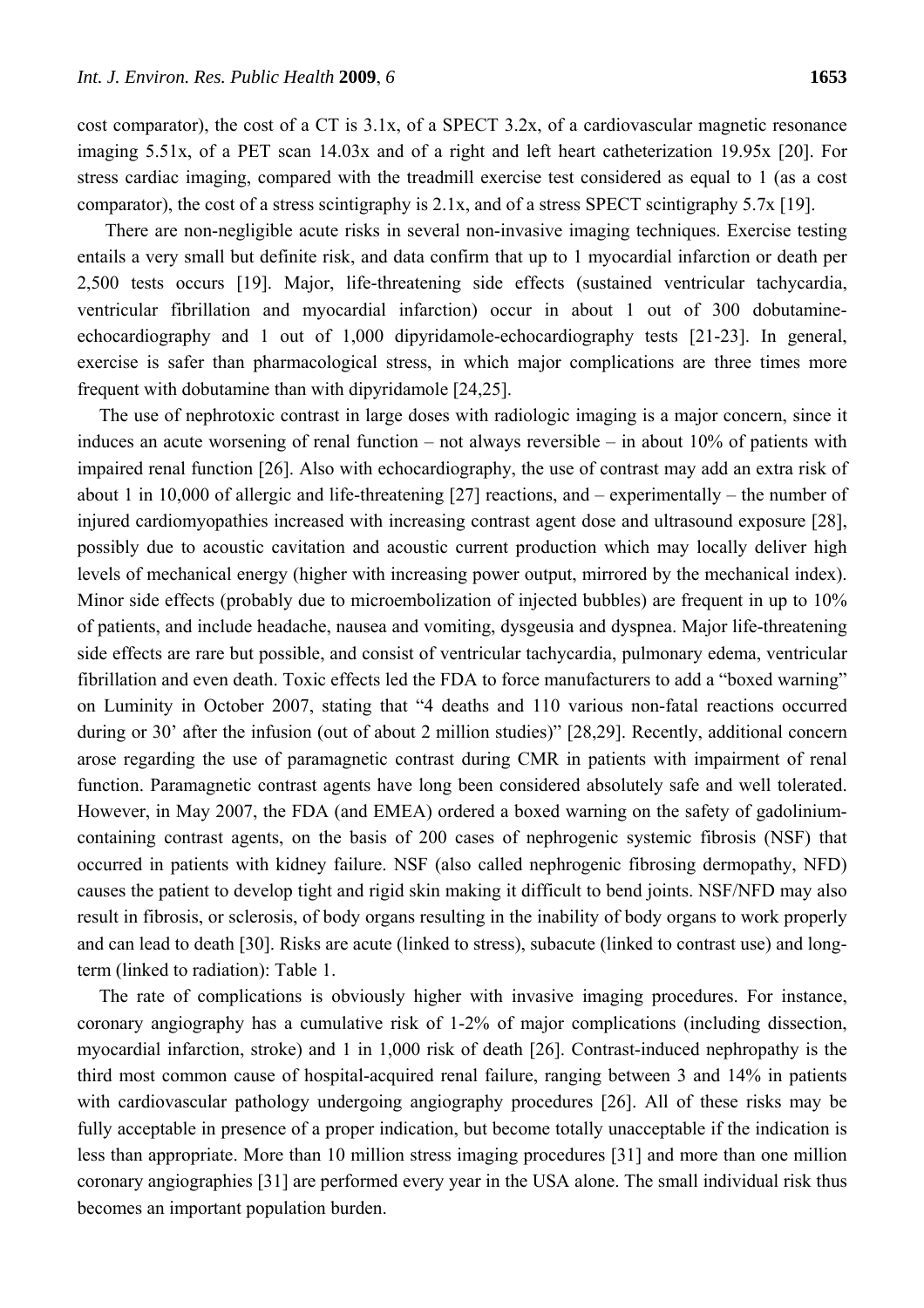|                            | <b>ACUTE</b>          | <b>SUBACUTE</b>     | <b>CHRONIC</b>        |  |
|----------------------------|-----------------------|---------------------|-----------------------|--|
| <b>Most frequent cause</b> | <b>Stress</b>         | Iodinated contrast  | Radiation             |  |
| <b>Timing</b>              | Seconds               | Days                | Years                 |  |
| <b>Examples</b>            | Myocardial infarction | Renal failure       | Cancer                |  |
| <b>Cellular target</b>     | Endothelium of        | Kidney tubular cell | Somatic cells (lung,  |  |
|                            | coronary arteries     |                     | breast, bone marrow)  |  |
| Risk per exam              | 1 in 500-1 in 1,000   | $1$ in 50-1 in 100  | 1 in 500-1 in $1,000$ |  |
| <b>Cumulative nature</b>   | N <sub>0</sub>        | N <sub>0</sub>      | yes                   |  |

**Table 1.** Acute, subacute, and long-term risks in cardiac imaging.

Besides these clearly recognized acute and subacute risks, long-term risks linked to imaging radiation should also be considered [32]. Medical x-rays and γ-rays are a proven human carcinogen [14,15,33]. In radiology and nuclear medicine, higher acute doses correspond to higher long-term risks; there are no safe doses, and all doses add up in determining the cumulative risks over a lifetime [14,15,34]. Doses of common imaging are reported in yellow in Figure 2, and range from the equivalent of 300 chest x-rays of a coronary angiography to that of 1,250 chest x-rays of a thallium or PET-CT scan [35]. With imaging cumulative doses (radiation expenditure), the patient "buys" increasing risks of developing cancer during their lifetime. The estimated risk of developing cancer, based on the Seventh Report of the authorative Committee to Assess Health Risks from Exposure to Low Levels of Ionizing Radiation (BEIR VII report) linear nothreshold model [33], is presented in Figure 3.

As an example, the attributable risk of cancer for a multislice computed tomography give a dose equivalent to about 750 chest x-rays with a lifetime extra-risk of 1 cancer in 750 of exposed adult males, 1 in 500 of exposed adult females, and 1 in 100 in female children aged less than 1 year.

In other words, at the end of the first round of examinations shown in Figure 2, Ulysses has paid about 100 times the cost of a simple exercise-electrocardiography test – probably even that not needed [19]. He received a 5% cumulative risk of major short-term adverse events (from renal insufficiency to myocardial infarction). He received a cumulative dose exposure of about 4,000 chest x-rays, corresponding to an extra-risk of cancer of 1 in 150. The invasive and interventional procedures that he received did not improve his quality of life since he was asymptomatic at the beginning of his cardiological history and the anatomy-driven revascularization will not increase his life expectancy [19,36,37]. Periodic follow-up examinations with imaging testing will be scheduled – mostly inappropriately [15,6] - and the Odyssey will last probably forever.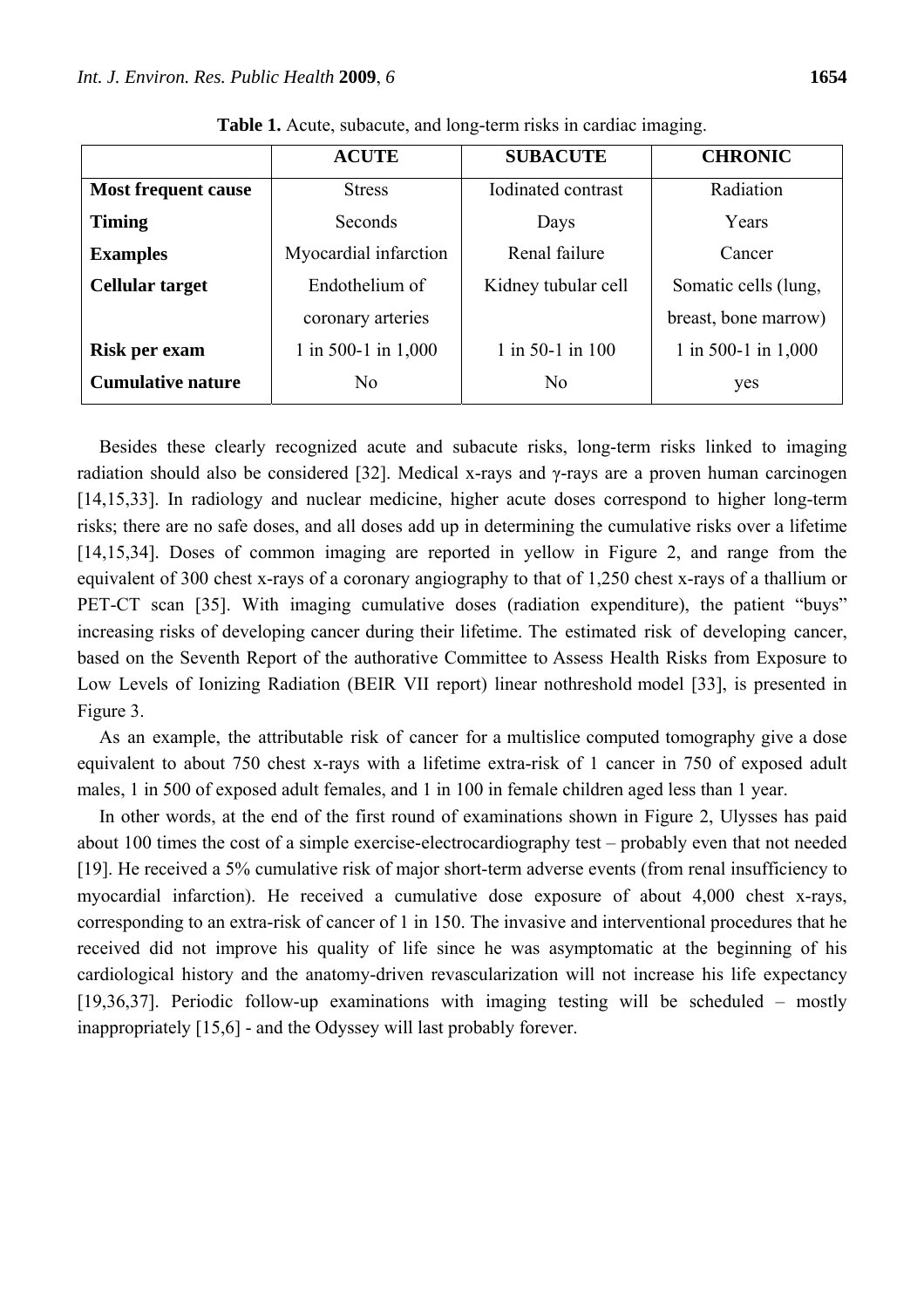**Figure 3.** On the x axis, the doses of 4 common imaging examination are shown: coronary angiography (250 chest x-rays); myocardial perfusion scintigraphy (500 chest x-rays); 64-slice CT (750 chest x-rays); whole body CT- PET scan (1,250 chest x-rays). On y-axis risk for children (male and female), adults (men and women) and the elderly. Redrawn and modified from ref. [35].



**Figure 4.** Inappropriateness in stress echocardiography (*left*) and cardiac stress imaging (*right*). Data are derived from [5] (Pisa and Brisbane echo labs in Italy and Australia) and [6] (Mayo Clinic nuclear cardiology lab in the USA).

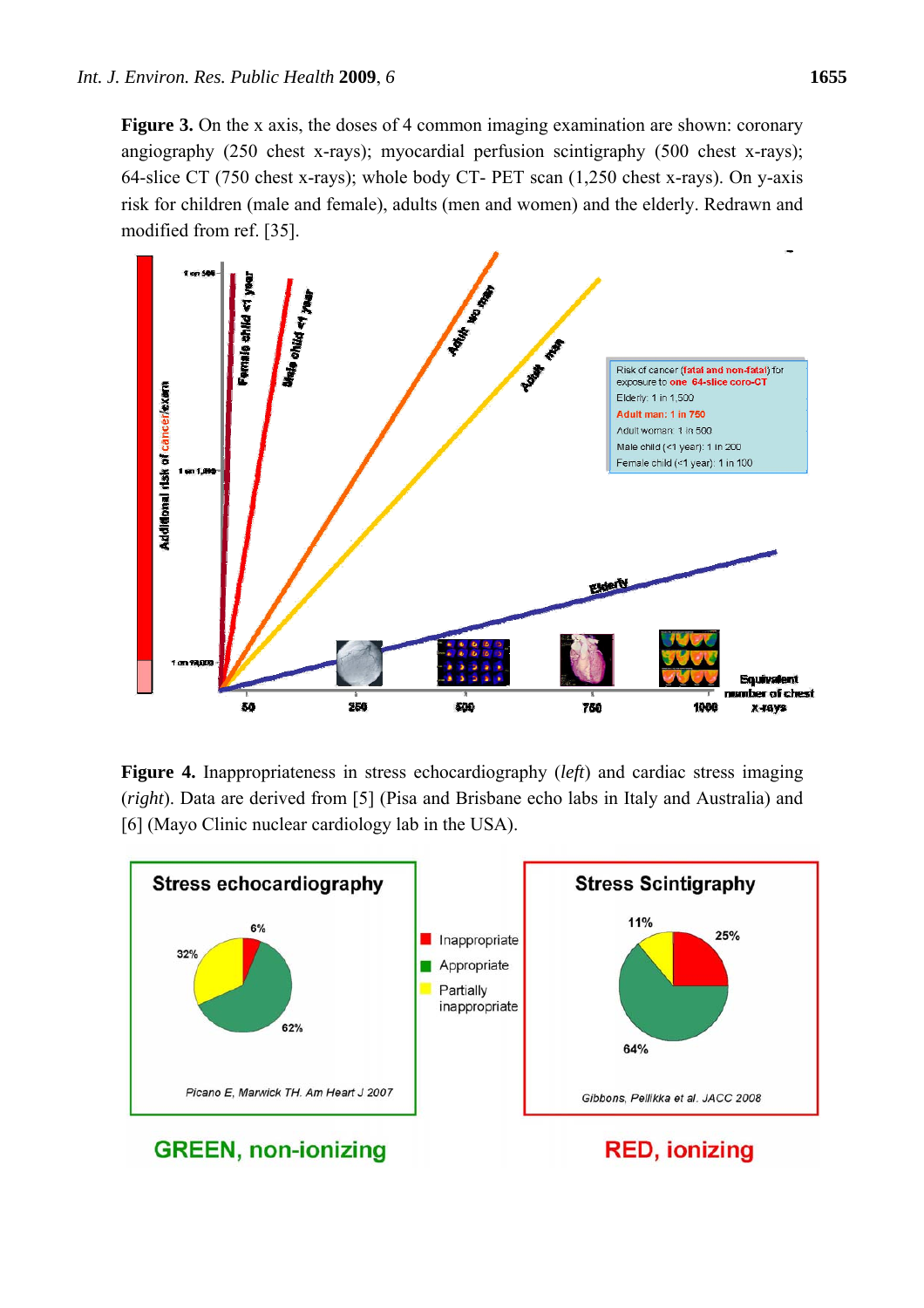#### **3. Appropriateness in Cardiac Stress Imaging**

The proliferation of cardiac stress imaging may represent an added value when appropriate, and an added cost when inappropriate. Unfortunately, the definition of appropriateness is obvious in theory, but not so straightforward on practical grounds. Unlike prevention and treatment strategies supported by evidence-based practice guidelines, the evidence base for imaging is anecdotal, fragmented, and lacking in prospective clinical trials [9]. As a consequence, the process for developing appropriateness criteria is only partially evidence-based and is heavily weighted by expert consensus [9]. On an arbitrary scale of 1 (most inappropriate) to 9 (most appropriate), indications are classified as "appropriate" (score >7, test is generally acceptable and is a reasonable approach for the indication), "uncertain" (score between 4 and 6, test may be generally acceptable and may be a reasonable approach for the indication), and "inappropriate" (score <3, test is not generally acceptable and is not a reasonable approach for the indication). The most frequent appropriate, uncertain and inappropriate indications met in the clinical practice of high volume laboratories are listed in Table 2. Following these criteria, only 2 out of 3 stress echo (or nuclear stress imaging) tests are appropriate, with similar numbers observed in disparate geographic, cultural and economic situations – from Italy to Australia [5] to the USA [6]. Of interest, the vast majority of inappropriate studies were restricted to only a few patient indications, with the four most frequent inappropriate indications listed in Table 2 account for 88% of all inappropriate examinations [38]. This repetitive pattern of inappropriateness points to a need for quality improvement and educational programs to achieve measurable improvement in results

[38]. This is especially important today and in view of the projected spectacular rise of cardiac imaging in the next 15 years [39] (Figure 5).

**Figure 5.** Future trends in the use of cardiac imaging up to the year 2020. Redrawn from the original data of reference [35].

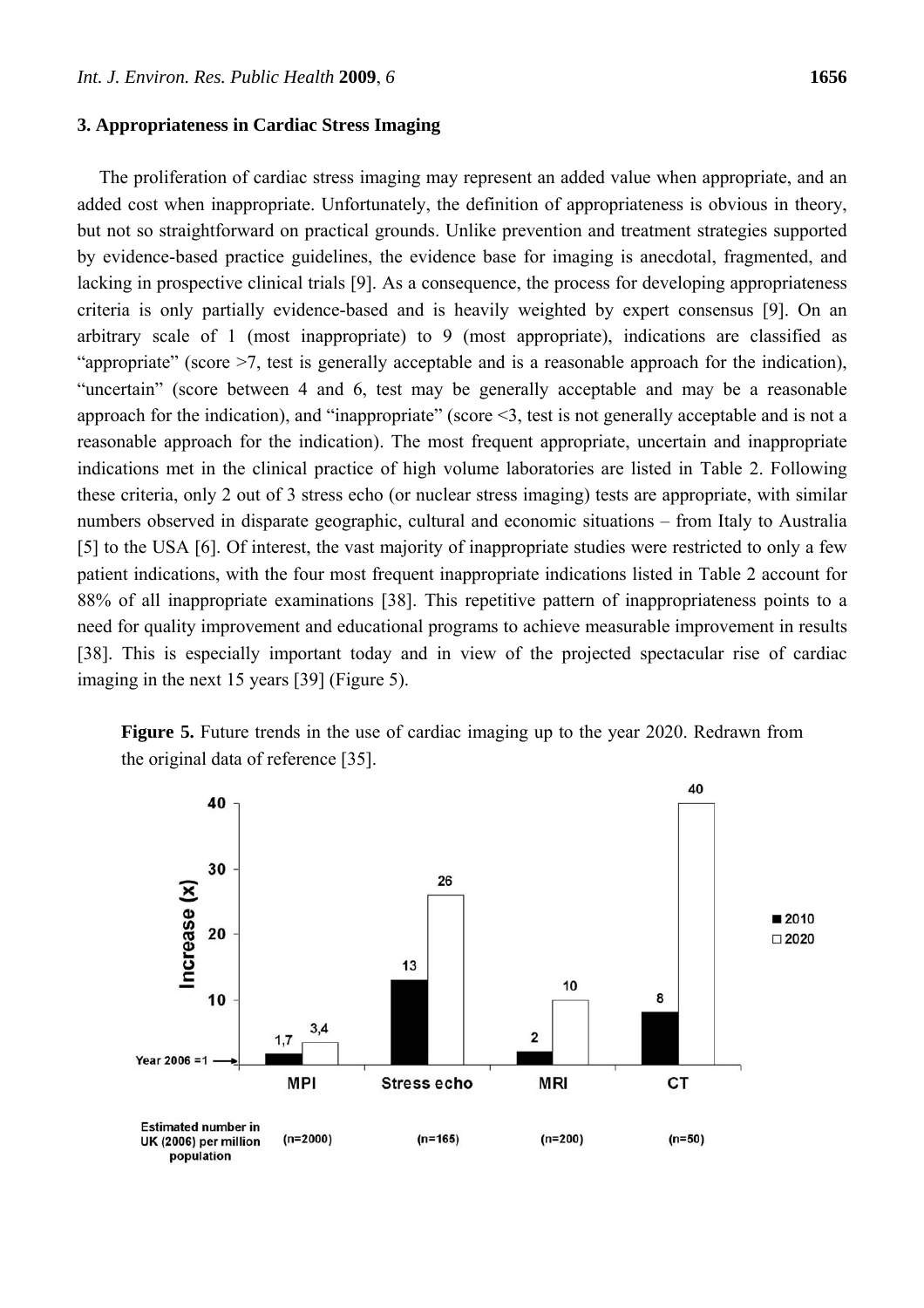|                                                            | Appropriate | Uncertain | Inappropriate |
|------------------------------------------------------------|-------------|-----------|---------------|
| ECG uninterpretable or unable to exercise, or prior stress |             |           |               |
| ECG equivocal                                              |             |           |               |
| Coronary artery stenosis of unclear significance (CT or    | V           |           |               |
| angio)                                                     |             |           |               |
| Post-revascularization not in the early post-procedure     | V           |           |               |
| period, with change in symptoms                            |             |           |               |
| Pre-surgery, high risk non-emergent, poor exercise         | N           |           |               |
| tolerance $\leq 4$ METS                                    |             |           |               |
| Viability (dobutamine) Ischemic cardiomyopathy, known      | V           |           |               |
| CAD, pt eligible for revascularization                     |             |           |               |
| Asymptomatic or stable symptoms, repeat stress echo        |             | V         |               |
| after $>$ 5 yrs                                            |             |           |               |
| Asymptomatic $<$ 5 yrs post CABG or $<$ 2 yrs post-PCI     |             | V         |               |
| Asymptomatic, low risk                                     |             |           | $\mathcal{A}$ |
| Pre-op, intermediate risk surgery, good exercise capacity  |             |           |               |
| Symptomatic, low pre-test probability, interpretable       |             |           |               |
| ECG, able to exercise                                      |             |           |               |

**Table 2.** Most frequent appropriate/uncertain/inappropriate indications of cardiac stress imaging (with echo or nuclear) in CAD detection and/or risk stratification.

|  | Pre-op, low-risk surgery |  |
|--|--------------------------|--|
|--|--------------------------|--|

It is certainly good to have multiple imaging tools, which allow us to avoid the contraindications and limitations of each technique and to tailor the best (most effective) test in individual patients. The best test choice should also consider the test with the lowest cost – for any given accuracy – and, importantly, the test with the lowest acute, chronic and long-term risks. This concept is clearly spelled out in guidelines of the U.K. College of Radiology in 1999 [24], Medical Imaging Guidelines in 2001 [15], and the American College of Cardiology Guidelines in 2006 [16,17].

For instance, with special regard to the radiation issue, European Union guidelines state that "for instance, because MRI does not use ionizing radiation, MRI should be preferred when both CT and MRI would provide similar information and when both are available". The American College of Cardiology definition of appropriateness defines an imaging study as "one in which the expected incremental information exceeds the negative consequences, which include the risks of the procedure (i.e., radiation or contrast exposure) and the downstream impact of poor test performance".

Imaging technology evolution in the last 30 years was characterized by a shift from 1-dimensional (1970s) to a 2-dimensional (1980s-90s) and current 3-dimensional representation of the heart provided by all major imaging modalities. Probably, the evolution of technology has not always been fully matched by our maturity in using it. We should probably move from a 1-dimensional approach to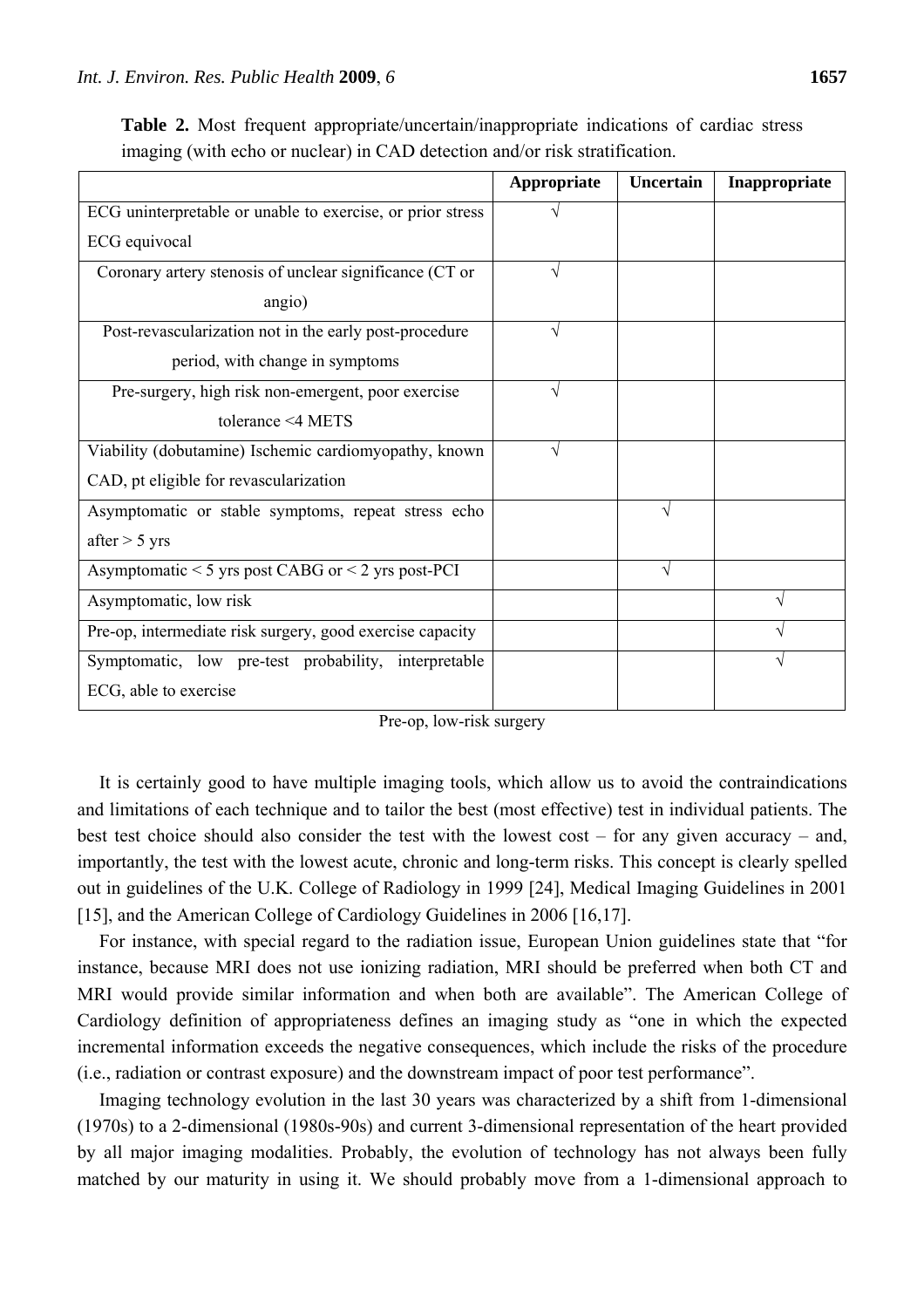imaging (typical of the 1980s) to the 2-dimensional approach (considering cost-effectiveness, not only effectiveness) up to a three-dimensional approach integrating benefit, cost, and risk.

Appropriateness in health care, like quality, can be a moving target and not easy to define. However, it is also true that, as with many quality measures, the very act of having appropriateness criteria and measuring your own appropriateness performance is likely to improve the quality of what is being measured [38]. This needs to be done to improve the quality of our profession, to address the existing concerns of those who pay for these services, and to optimize the immense benefits our patients can derive from the appropriate practice of cardiac imaging [40].

## **4. The Risks of Unawareness**

Good medical practice warrants knowledge of the doses and long-term risks of these tests – which can be judiciously employed when they are most appropriate. Unfortunately, recent evidence shows that such radiological awareness is uncommon. The results of a survey performed on British physicians shows that one out of 20 doctors does not realise that ultrasound does not use ionizing radiation, that one out of 10 does not realise that magnetic resonance imaging does not use ionizing radiation, and 97% of doctors grossly underestimate (on average by sixteen-fold) the doses of radiation for most commonly requested investigations [41]. Another survey on Israeli orthopedists shows that the mortality risk of radiation induced carcinoma from bone scan was identified correctly by less than 5% of respondents and senior orthopedists estimated lower risks than did residents [42]. A third survey was performed on Emergency Room physicians and radiologists in a U.S. academic centre. Almost all doctors were unable to accurately estimate the dose for a computed tomography scan compared with that for one chest radiograph. Among radiologists, 5% of respondents thought that a computed tomography scan dose was less than one chest radiograph, and 56% estimated the computed tomography scan dose between 1 and 10 chest radiographs, with dramatic underestimation of the true dose (about 500 chest radiographs) [43]. In another survey conducted in a tertiary care referral centre of adult and pediatric cardiology, Correia *et al*. found that 95% of physicians wrongly underestimated the risk of fatal cancer associated with a stress myocardial perfusion scintigraphy. The correct dose of a stress sestamibi myocardial scintigraphy (corresponding to 500 chest x-rays) was correctly estimated by 29% of physicians, whereas 71% wrongly estimated the dose exposure as equal to one (13% of respondents), or one half (9%) or three times (49%) that of a chest x-ray [44]. If risks are ignored, all examinations become appropriate: benefit without risk. The dose information should be expressed clearly for each and every examination, especially in cardiology, where many examinations with high radiation dose are performed many times. Table 3 summarizes doses and risks of common cardiological examinations. Doses are reported from European Union Medical Imaging guidelines [15] and Royal College of Radiology 2007 [45], and coronary stenting and thallium scan doses updated from latest American Heart Association document [40]. This information is something that everyone, including patients, should know, and almost everyone – including physicans - ignore.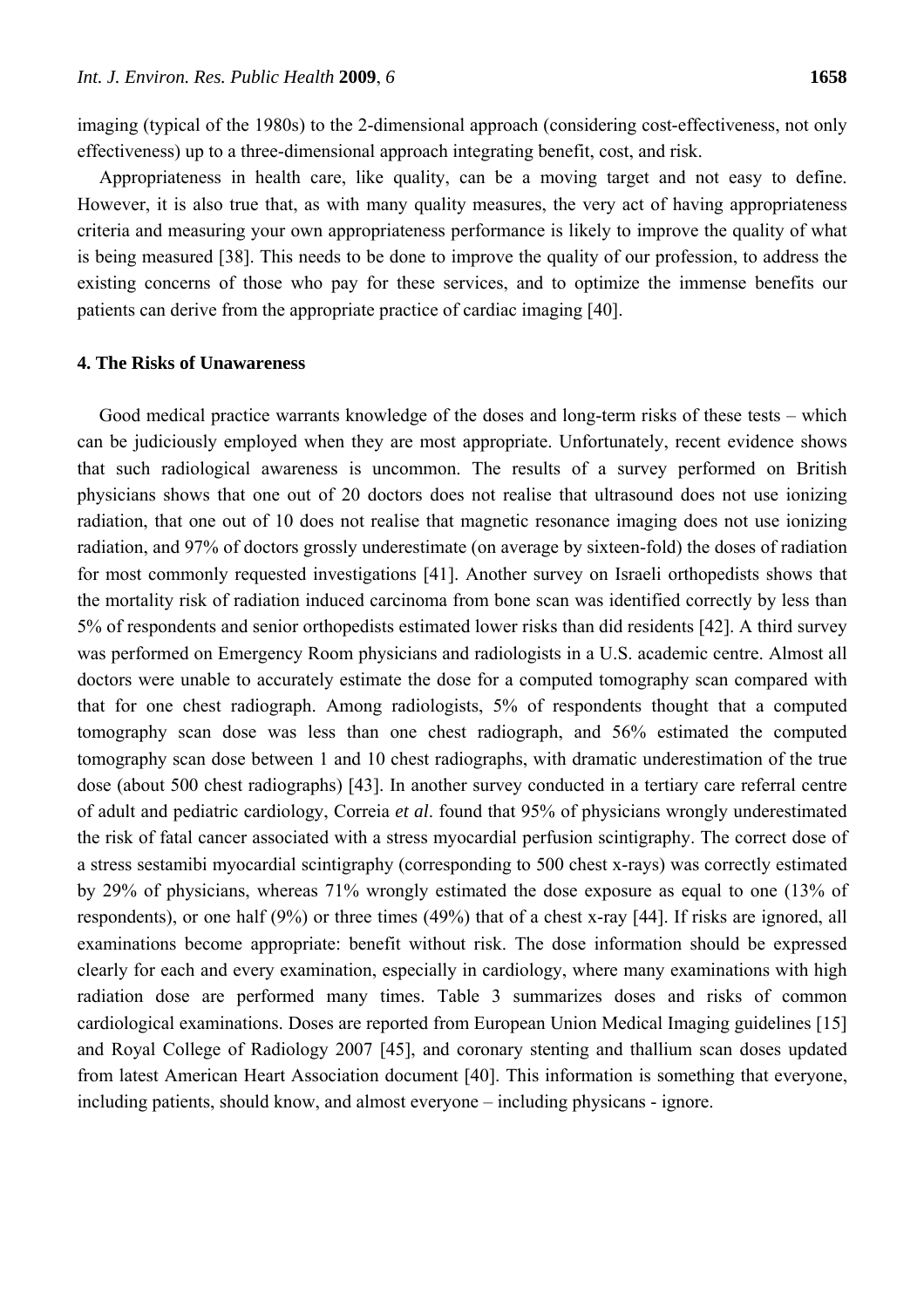| Investigation                                                      | <b>Effective Dose</b><br>(mSv) | Equivalent<br><b>No. of Plain</b><br><b>Chest</b><br>Radiographs | Approximate<br>Equivalent<br>Period of<br><b>Natural</b><br><b>Background</b><br><b>Radiation</b> | <b>Additional</b><br><b>Lifetime</b><br><b>Risk of</b><br><b>Fatal and</b><br><b>Non-Fatal</b><br>Cancer* | <b>RCR Symbolic</b><br>Representation** |
|--------------------------------------------------------------------|--------------------------------|------------------------------------------------------------------|---------------------------------------------------------------------------------------------------|-----------------------------------------------------------------------------------------------------------|-----------------------------------------|
| Plain PA chest<br>radiograph                                       | 0.02                           | 1                                                                | 3 days                                                                                            | 1:1,000,000                                                                                               |                                         |
| Lung perfusion<br>scintigraphy (Tc99m)                             | 1                              | 50                                                               | 6 months                                                                                          | 1:10,000                                                                                                  |                                         |
| CT chest (non contrast)                                            | 8                              | 400                                                              | 3.6 years                                                                                         | 1:1,200                                                                                                   |                                         |
| Perfusion cardiac Rest-<br>stress Technetium 99m<br>sestamibi scan | 10                             | 500                                                              | 4 years                                                                                           | 1:1,000                                                                                                   |                                         |
| MDCT Cardiac (64-<br>slice)                                        | 15                             | 750                                                              | 7 years                                                                                           | 1:750                                                                                                     |                                         |
| Coronary stenting                                                  | 20                             | 1050                                                             | 8 years                                                                                           | 1:500                                                                                                     |                                         |
| Thallium-201 scan                                                  | 41                             | 2000                                                             | 16 years                                                                                          | 1:250                                                                                                     |                                         |

**Table 3.** Dose/Risk Communication The Royal College of Radiologists approach (RCR).

\*These examples relate to a 50 year-old male. Multiply by 1.38 for women, by 4 for children under 1 year, and by 0.5 in an 80 year old male; \*\* $\frac{1}{2}$  <1 mSv  $\frac{1}{2}$ ,  $\frac{1}{2}$  = 5 mSv,  $\frac{1}{2}$ ,  $\frac{1}{2}$ ,  $\frac{1}{2}$ ,  $\frac{1}{2}$  = 10 mSv,  $\frac{1}{2}$  = 10 mSv; On the right side column, symbology proposed by Royal College of Radiology, 2007 [45].

## **5. The Risks of Technology Underuse**

Advances in imaging technology have led to an explosive growth in the performance of cardiovascular imaging. This growth is challenging since it may lead overuse or inappropriate use of new technology. However, underuse of this technology is equally inappropriate. Radiation protection should not cause examinations needed to be refused or not performed. Justification is probably best made by a physician who is familiar with the patient's medical history [46], and both justification and dose optimization are best implemented if a regular audit program is a part of the clinical practice [47]. However, the regular application of audit, awareness and appropriateness implementation is usually not facilitated by a health system that pays for volumes, not for appropriateness. New payment models should be developed to pay physicians more for providing clearly appropriate procedures and substantially less for procedures of limited value. Although it is certain that this is more easily said than done, there is no doubt that a system paying the quality, not only the quantity, of the procedures would be an enormous boost to appropriateness.

# **6. Conclusions**

The benefits of diagnostic imaging are immense and have revolutionized the practice of medicine. The use of radiological investigations is an accepted part of the medical practice justified in terms of clear clinical benefits to the patient, and failure of providing services from which the patient would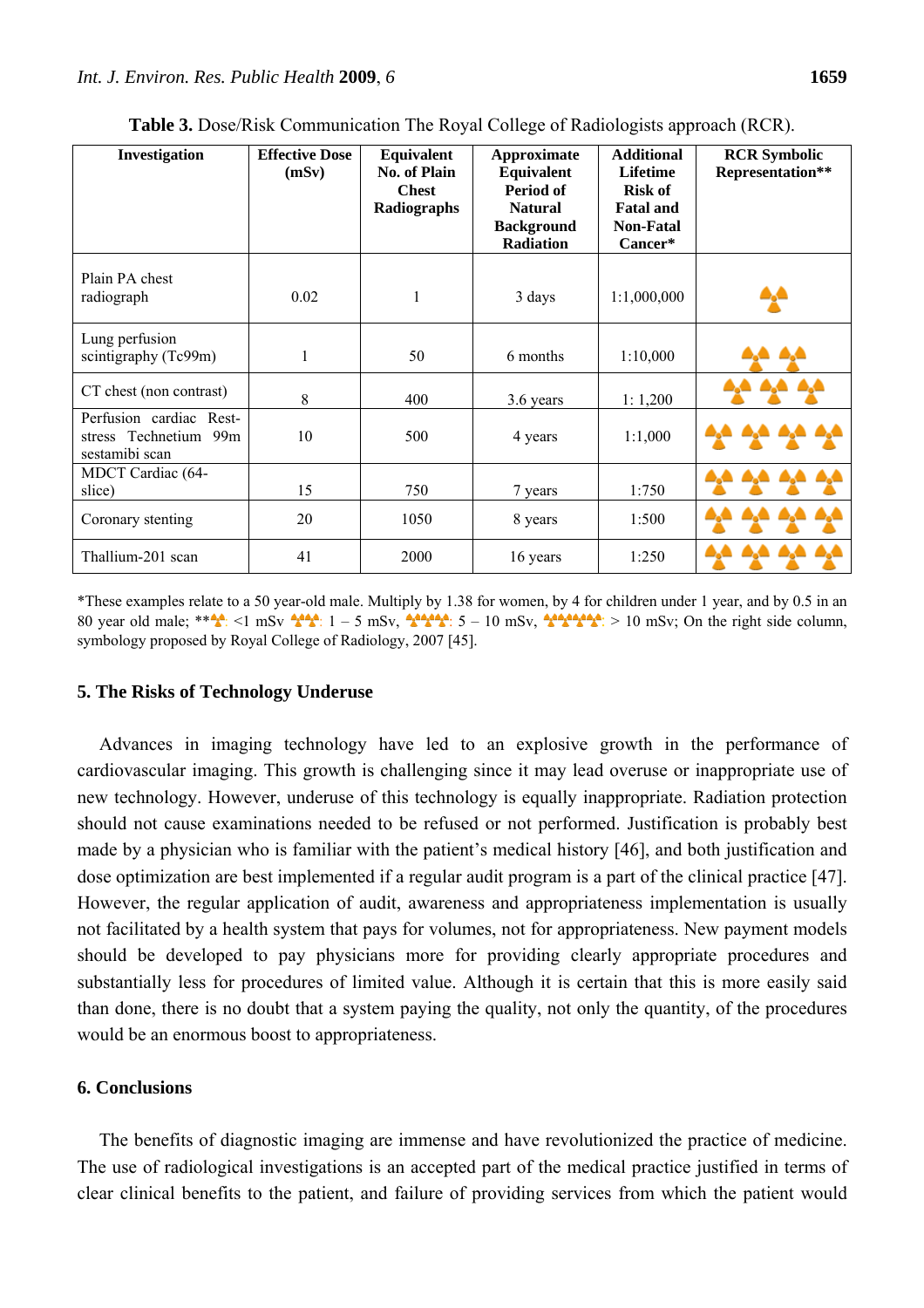likely benefit is dangerous. However, the unjustified use of diagnostic testing can be equally dangerous.

# **References**

- 1. Picano, E. Economic and biological costs of cardiac imaging. *Cardiovasc. Ultrasound* **2005**, *3*, 13.
- 2. Herzog, C.; Rieger, C.T. Risk of cancer from diagnostic X-rays. *Lancet* **2004**, *363*, 340-341.
- 3. Lattanzi, F.; Magnani, M.; Cortigiani, L.; Mandorla, S.; Zuppiroli, A.; Lorenzoni, R.; Gruppo di Valutazione dell'Appropriatezza ANMCO-Toscana. Evaluation of appropriateness of prescribing echocardiography. *Ital. Heart J.* **2002**, *3*, 613-618.
- 4. Gontijo, R.V.; Proietti, F.A.; Amaral, C.F.; de Rezende, N.A. Appropriateness use of coronary angiography in patients with suspected ischemic heart disease in Brazil. *Int. J. Cardiol*. **2005**, *104*, 348-349.
- 5. Picano, E.; Pasanisi, E.; Brown, J.; Marwick, T.H. A gatekeeper for the gatekeeper: inappropriate referrals to stress echocardiography. *Am. Heart J*. **2007**, *154*, 285-290.
- 6. Gibbons, R.J.; Miller, T.D.; Hodge, D.; Urban, L.; Araoz, P.A.; Pellikka, P.; McCully, R.B. Application of appropriateness criteria to stress single-photon emission computed tomography sestamibi studies and stress echocardiograms in an academic medical center. *J. Am. Coll. Cardiol.*  **2008**, *51*, 1283-1289.
- 7. Oikarinen, H.; Meriläinen, S.; Pääkkö, E.; Karttunen, A.; Nieminen, M.T.; Tervonen, O. Unjustified CT examinations in young patients. *Eur. Radiol*. **2009**, *19*, 1161-1165.
- 8. Ayyad, A.E.; Cole, J.; Syed, A.; Desai, M.Y.; Halliburton, S.; Schoenhagen, P.; Flamm, S.D.; Sola, S. Temporal trends in utilization of cardiac computed tomography. *J. Cardiovasc. Comput. Tomogr*. **2009**, *3*, 16-21.
- 9. Patel, M.R.; Spertus, J.A.; Brindis, R.G.; Hendel, R.C.; Douglas, P.S.; Peterson, E.D.; Wolk, M.J.; Allen, J.M.; Raskin, I.E. American College of Cardiology Foundation ACCF proposed method for evaluating the appropriateness of cardiovascular imaging. *J. Am. Coll. Cardiol*. **2005**, *46*, 1606- 1613.
- 10. Redberg, R.F. The appropriateness imperative*. Am. Heart J.* **2007**, *154*, 201-202.
- 11. Shaw, L.J.; Hachamovitch, R.; Berman, D.S.; Marwick, T.H.; Lauer, M.S.; Heller, G.V.; Iskandrian, A.E.; Kesler, K.L.; Travin, M.I.; Lewin, H.C.; Hendel, R.C.; Borges-Neto, S.; Miller, D.D. The economic consequences of available diagnostic and prognostic strategies for the evaluation of stable angina patients: an observational assessment of the value of precatheterization ischemia. Economics of Noninvasive Diagnosis (END) Multicenter Study Group. *J. Am. Coll. Cardiol*. **1999**, *33*, 661-669.
- 12. Shaw, L.J.; Marwick, T.H.; Berman, D.S.; Sawada, S.; Heller, G.V.; Vasey, C.; Miller, D.D. Incremental cost-effectiveness of exercise echocardiography vs. SPECT imaging for the evaluation of stable chest pain. *Eur. Heart J.* **2006**, *27*, 2448-2458.
- 13. Ayanian, J.Z. Rising rates of cardiac procedures in the United States and Canada: too much of a good thing? *Circulation* **2006**, *113*, 333-335.
- 14. *Good Practice Guide for Clinical Radiologists. Ref No: BFCR(99)11. Board of Faculty of Clinical Radiology*. The Royal College of Radiologists: London, UK, 2007.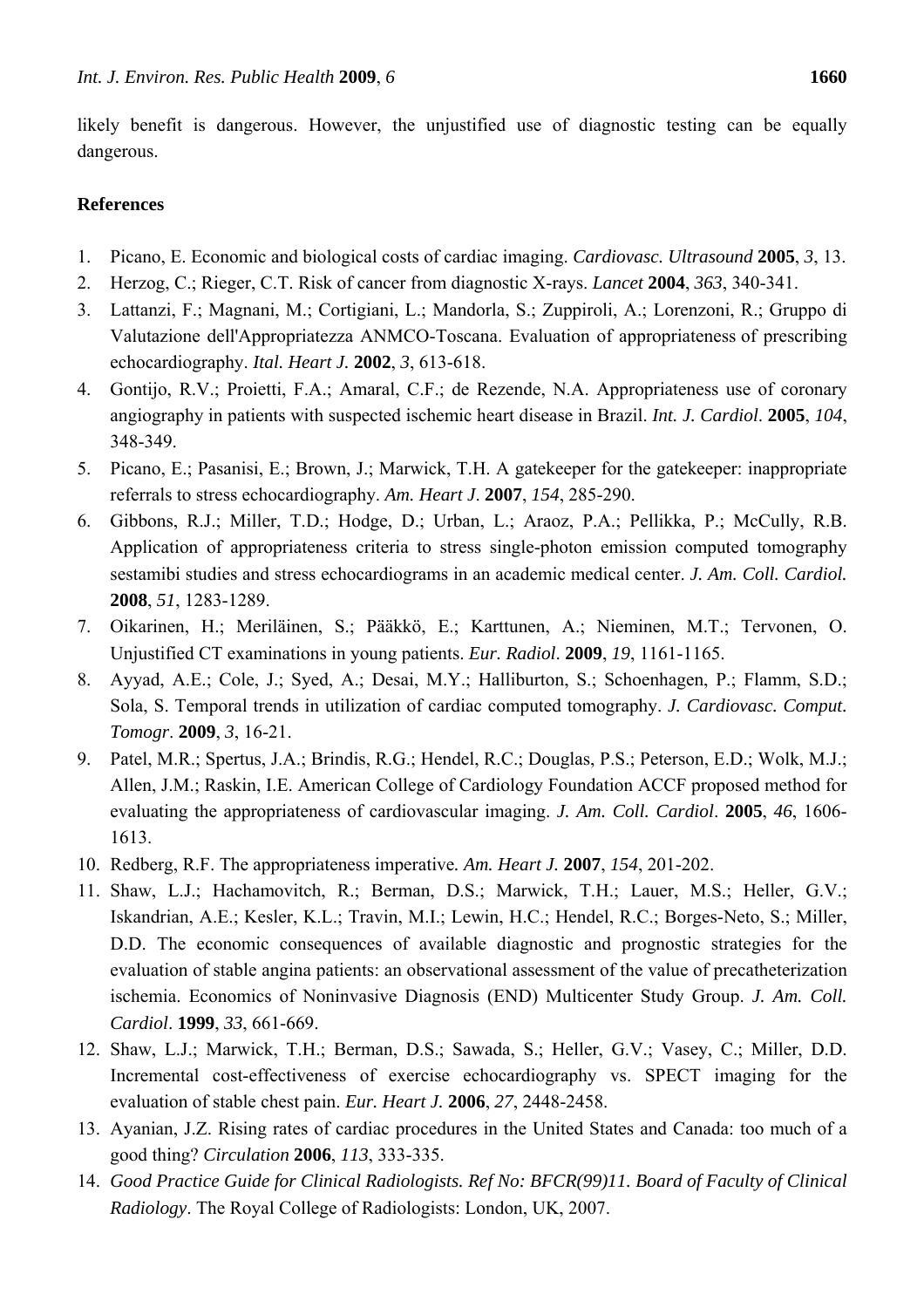- 15. *European Commission. Radiation protection 118: referral guidelines for imaging.* Available online: http://europa.eu.int/comm/environment/radprot/118/rp-118-en.pdf (accessed January 10, 2006)
- 16. Hendel, R.C.; Wackers, F.J.; Berman, D.S.; Ficaro, E.; DePuey, E.G.; Klein, L.; Cerqueira, M. American Society of Nuclear Cardiology American Society of Nuclear Cardiology consensus statement: Reporting of radionuclide myocardial perfusion imaging studies. *J. Nucl. Cardiol.* **2006**, *13*, 152-156.
- 17. Douglas, P.S.; Khandheria, B.; Stainback, R.F.; Blaivas, M.; Des Prez, R.D.; Gillam, L.D.; Golash, T.; Hiratzka, L.F.; Kussmaul, W.G.; Labovitz, A.J.; Lindenfeld, J.; Masoudi, F.A.; Mayo, P.H.; Porembka, D.; Spertus, J.A.; Wann, L.S.; Wiegers, S.E.; Brindis, R.G.; Douglas, P.S.; Hendel, R.C.; Patel, M.R.; Peterson, E.D.; Wolk, M.J.; Allen, J.M. American College of Cardiology Foundation Appropriateness Criteria Task Force; American Society of Echocardiography; American College of Emergency Physicians; American Heart Association; American Society of Nuclear Cardiology; Society for Cardiovascular Angiography and Interventions; Society of Cardiovascular Computed Tomography; Society for Cardiovascular Magnetic Resonance. ACCF/ASE/ACEP/AHA/ASNC/SCAI/SCCT/SCMR 2008 appropriateness criteria for stress echocardiography: a report of the American College of Cardiology Foundation Appropriateness Criteria Task Force, American Society of Echocardiography, American College of Emergency Physicians, American Heart Association, American Society of Nuclear Cardiology, Society for Cardiovascular Angiography and Interventions, Society of Cardiovascular Computed Tomography, and Society for Cardiovascular Magnetic Resonance: endorsed by the Heart Rhythm Society and the Society of Critical Care Medicine. *Circulation* **2008**, *117*, 1478-1497.
- 18. Rang, M. The Ulysses syndrome. *Can. Med. Assoc. J*. **1972**, *106*, 122-123.
- 19. Gibbons, R.J.; Abrams, J.; Chatterjee, K.; Daley, J.; Deedwania, P.C.; Douglas, J.S.; Ferguson, T.B., Jr.; Fihn, S.D.; Fraker, T.D., Jr.; Gardin, J.M.; O'Rourke, R.A.; Pasternak, R.C.; Williams, S.V. American College of Cardiology; American Heart Association Task Force on practice guidelines (Committee on the Management of Patients With Chronic Stable Angina) ACC/AHA 2002 guideline update for the management of patients with chronic stable angina-summary article: a report of the American College of Cardiology/American Heart Association Task Force on practice guidelines. (Committee on the Management of Patients with Chronic Stable Angina). *J. Am. Coll. Cardiol.* **2003**, *41*, 159-168.
- 20. Pennell, D.J.; Sechtem, U.P.; Higgins, C.B.; Manning, W.J.; Pohost, G.M.; Rademakers, F.E.; van Rossum, A.C.; Shaw, L.J.; Yucel, E.K. Society for Cardiovascular Magnetic Resonance; Working Group on Cardiovascular Magnetic Resonance of the European Society of Cardiology Clinical indications for cardiovascular magnetic resonance (CMR): Consensus Panel report. *Eur. Heart J*. **2004**, *25*, 1940-1965.
- 21. Picano, E.; Mathias, W., Jr.; Pingitore, A.; Bigi, R.; Previtali, M. Safety and tolerability of dobutamine-atropine stress echocardiography: a prospective, multicentre study. Echo Dobutamine International Cooperative Study Group. *Lancet* **1994**, *344*, 1190-1192.
- 22. Picano, E.; Marini, C.; Pirelli, S.; Maffei, S.; Bolognese, L.; Chiriatti, G.; Chiarella, F.; Orlandini, A.; Seveso, G.; Colosso, M.Q. *et al*. Safety of intravenous high-dose dipyridamole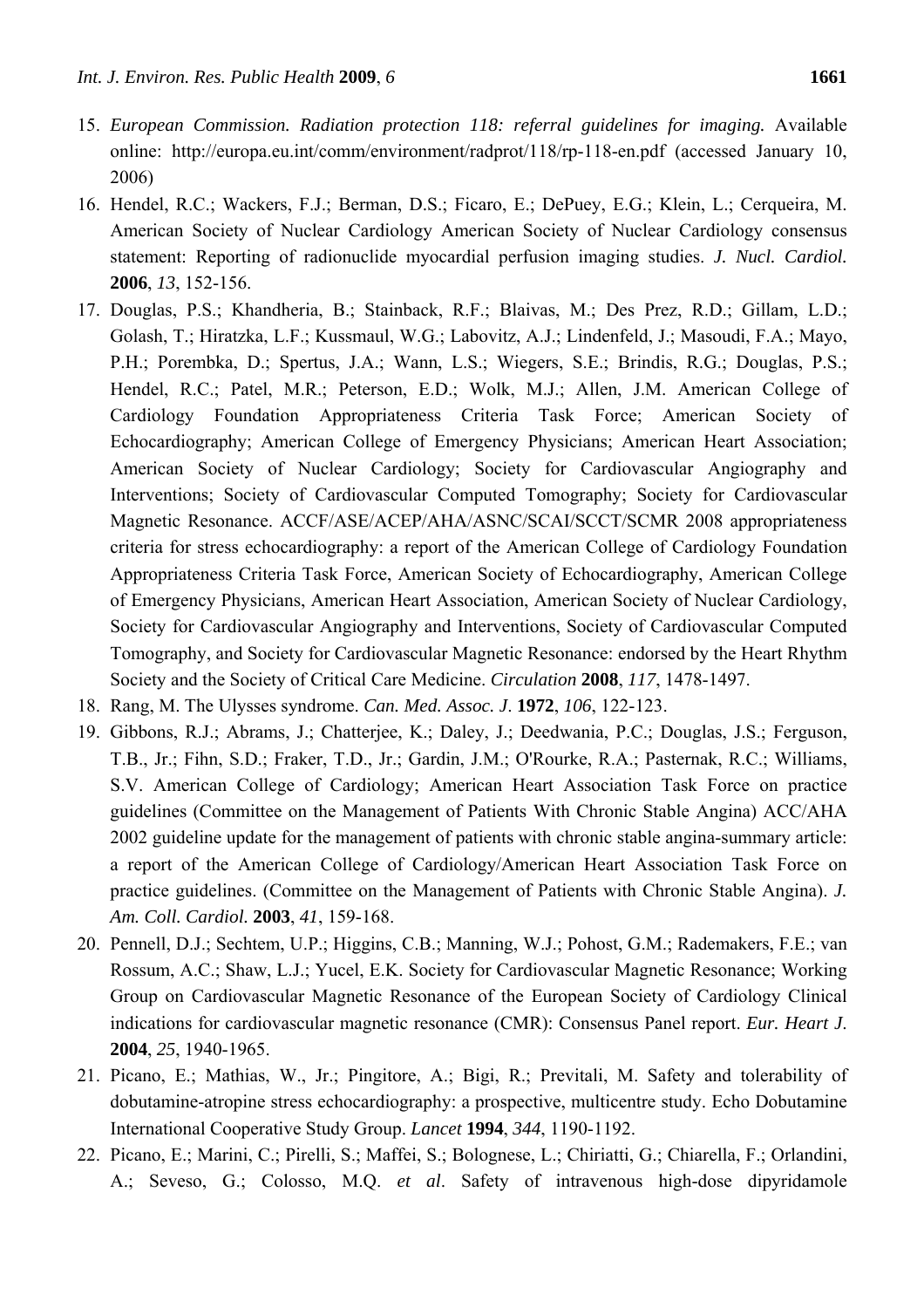echocardiography. The Echo-Persantine International Cooperative Study Group. *Am. J. Cardiol*. **1992**, *70*, 252-258.

- 23. Varga, A.; Garcia, M.A.; Picano, E. International Stress Echo Complication Registry Safety of stress echocardiography (from the International Stress Echo Complication Registry). *Am. J. Cardiol.* **2006**, *98*, 541-543.
- 24. Marcassa, C.; Bax, J.J.; Bengel, F.; Hesse, B.; Petersen, C.L.; Reyes, E.; Underwood, R. European Council of Nuclear Cardiology (ECNC); European Society of Cardiology Working Group 5 (Nuclear Cardiology and Cardiac CT); European Association of Nuclear Medicine Cardiovascular Committee Clinical value, cost-effectiveness, and safety of myocardial perfusion scintigraphy: a position statement. *Eur. Heart J*. **2008**, *29*, 557-563.
- 25. Sicari, R.; Nihoyannopoulos, P.; Evangelista, A.; Kasprzak, J.; Lancellotti, P.; Poldermans, D.; Voigt, J.U.; Zamorano, J.L. European Association of Echocardiography Stress echocardiography expert consensus statement: European Association of Echocardiography (EAE) (a registered branch of the ESC). *Eur. J. Echocardiogr*. **2008**, *9*, 415-437.
- 26. Bashore, T.M.; Bates, E.R.; Berger, P.B.; Laskey, W.K.; Clark, D.A.; O'Laughlin, M.P.; Cusma, J.T.; Oesterle, S.; Dehmer, G.J.; Popma, J.J. American College of Cardiology. Task Force on Clinical Expert Consensus Documents. American College of Cardiology/Society for Cardiac Angiography and Interventions Clinical Expert Consensus Document on cardiac catheterization laboratory standards. A report of the American College of Cardiology Task Force on Clinical Expert Consensus Documents. *J. Am. Coll. Cardiol*. **2001**, *37*, 2170-2214.
- 27. Lester, S.J.; Miller, F.A., Jr.; Khandheria, B.K. Contrast echocardiography: beyond a black box warning? *J. Am. Soc. Echocardiogr.* **2008**, *21*, 417-418.
- 28. *Information for Healthcare Professionals Micro-bubble Contrast Agents (Marketed as Definity (Perflutren Lipid Microsphere)) Injectable Suspension and Opison (Perflutren Protein-Type A Microspheres for Injection);* FDA: Silver Spring, MD, USA, 2007.
- 29. Stiles, S. FDA backpedals on warnings in Echo-contrast labelling. *Heartwire* **2008**; Available online: http://www.theheart.org/article/864915.do (accessed March 20, 2009).
- 30. Ersoy, H.; Rybicki, F.J. Biochemical safety profiles of gadolinium-based extracellular contrast agents and nephrogenic systemic fibrosis. *J. Magn. Reson. Imaging* **2007**, *26*, 1190-1197.
- 31. Brindis, R.G.; Douglas, P.S.; Hendel, R.C.; Peterson, E.D.; Wolk, M.J.; Allen, J.M.; Patel, M.R.; Raskin, I.E.; Bateman, T.M.; Cerqueira, M.D.; Gibbons, R.J.; Gillam, L.D.; Gillespie, J.A.; Iskandrian, A.E.; Jerome, S.D.; Krumholz, H.M.; Messer, J.V.; Spertus, J.A.; Stowers, S.A. American College of Cardiology Foundation Quality Strategic Directions Committee Appropriateness Criteria Working Group; American Society of Nuclear Cardiology; American Heart Association ACCF/ASNC appropriateness criteria for single-photon emission computed tomography myocardial perfusion imaging (SPECT MPI): a report of the American College of Cardiology Foundation Quality Strategic Directions Committee Appropriateness Criteria Working Group and the American Society of Nuclear Cardiology endorsed by the American Heart Association. *J. Am. Coll. Cardiol*. **2005**, *46*, 1587-1605.
- 32. Picano, E. Stress echocardiography: a historical perspective. Special Article. *Am. J. Med.* **2003**, *114*, 126-130.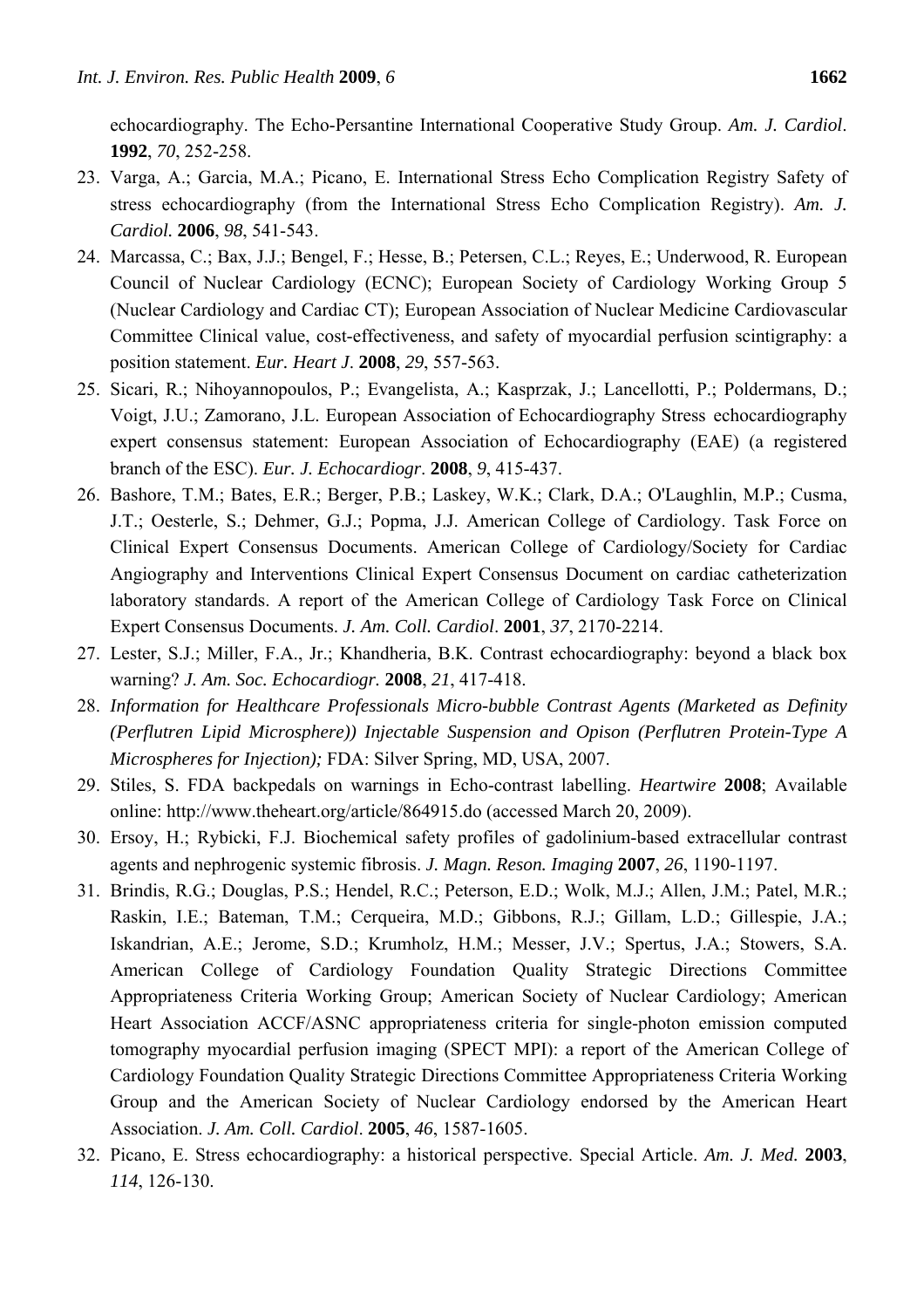- 
- 33. Committee to Assess Health Risks from Exposure to Low Levels of Ionizing Radiation; Nuclear and Radiation Studies Board, Division on Earth and Life Studies, National Research Council of the National Academies. *Health Risks from Exposure to Low Levels of Ionizing Radiation: BEIR VII Phase 2.* The National Academies Press: Washington, DC, USA, 2006.
- 34. Picano, E. Sustainability of medical imaging. Education and Debate. *BMJ* **2004**, *328*, 578-580.
- 35. Picano, E. Informed consent and communication of risk from radiological and nuclear medicine examinations: how to escape from a communication inferno. Education and Debate. *BMJ* **2004**, *329*, 849-851.
- 36. Fox, K.; Garcia, M.A.; Ardissino, D.; Buszman, P.; Camici, P.G.; Crea, F.; Daly, C.; de Backer, G.; Hjemdahl, P.; López-Sendón, J.; Morais, J.; Pepper, J.; Sechtem, U.; Simoons, M.; Thygesen, K. Task Force on the Management of Stable Angina Pectoris of the European Society of Cardiology; ESC Committee for Practice Guidelines (CPG). Guidelines on the management of stable angina pectoris: executive summary: the Task Force on the Management of Stable Angina Pectoris of the European Society of Cardiology. *Eur. Heart J*. **2006**, *27*, 1341-1381.
- 37. Boden, W.E.; O'Rourke, R.A.; Teo, K.K.; Hartigan, P.M.; Maron, D.J.; Kostuk, W.J.; Knudtson, M.; Dada, M.; Casperson, P.; Harris, C.L.; Chaitman, B.R.; Shaw, L.; Gosselin, G.; Nawaz, S.; Title, L.M.; Gau, G.; Blaustein, A.S.; Booth, D.C.; Bates, E.R.; Spertus, J.A.; Berman, D.S.; Mancini, G.B.; Weintraub, W.S. COURAGE Trial Research Group Optimal medical therapy with or without PCI for stable coronary disease. *N. Engl. J. Med.* **2007**, *356*, 1503-1516.
- 38. Bonow, R.O. Is appropriateness appropriate? *J. Am. Coll. Cardiol*. **2008**, *51*, 1290-1291.
- 39. Gershlick, A.H.; de Belder, M.; Chambers, J.; Hackett, D.; Keal, R.; Kelion, A.; Neubauer, S.; Pennell, D.J.; Rothman, M.; Signy, M.; Wilde, P. Role of non-invasive imaging in the management of coronary artery disease: an assessment of likely change over the next 10 years. A report from the British Cardiovascular Society Working Group. *Heart* **2007**, *93*, 423-431.
- 40. Gerber, T.C.; Carr, J.J.; Arai, A.E.; Dixon, R.L.; Ferrari, V.A.; Gomes, A.S.; Heller, G.V.; McCollough, C.H.; McNitt-Gray, M.F.; Mettler, F.A.; Mieres, J.H.; Morin, R.L.; Yester, M.V. Ionizing Radiation in Cardiac Imaging. A Science Advisory From the American Heart Association Committee on Cardiac Imaging of the Council on Clinical Cardiology and Committee on Cardiovascular Imaging and Intervention of the Council on Cardiovascular Radiology and Intervention. *Circulation* **2009**, doi: 10.1161/CIRCULATIONAHA.108.191650.
- 41. Shiralkar, S.; Rennie, A.; Snow, M.; Galland, R.B.; Lewis, M.H.; Gower-Thomas, K. Doctors' knowledge of radiation exposure: questionnaire study. *BMJ* **2003**, *327*, 371-372.
- 42. Finestone, A.; Schlesinger, T.; Amir, H.; Richter, E.; Milgrom, C. Do physicians correctly estimate radiation risks from medical imaging? *Arch. Environ. Health* **2003**, *58*, 59-61.
- 43. Lee, C.I.; Haims, A.H.; Monico, E.P.; Brink, J.A.; Forman, H.P. Diagnostic CT scans: assessment of patient, physician, and radiologist awareness of radiation dose and possible risks. *Radiology* **2004**, *231*, 393-398.
- 44. Correia, M.J.; Hellies, A.; Andreassi, M.G.; Ghelarducci, B.; Picano, E. Lack of Radiological Awareness in a Tertiary Care Cardiological Centre. *Int. J. Cardiol.* **2005**, *103*, 307-311.
- 45. The Royal College of Radiologists. Making the best use of clinical radiology services: referral guidelines. The Royal College of Radiologists: London, UK, 2007.